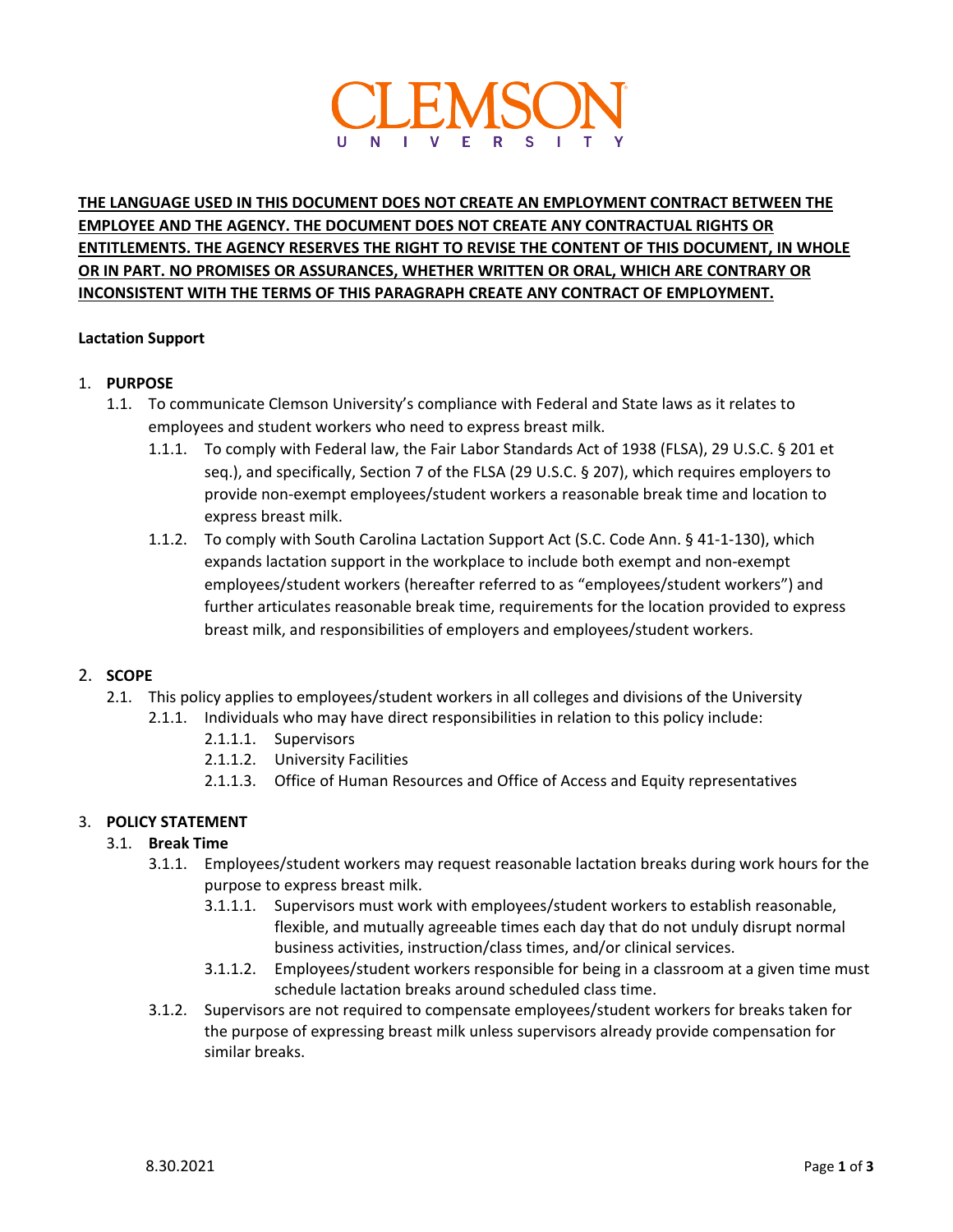

3.1.2.1. Employees/student workers must be completely relieved from duty when taking a break to express breast milk or the time taken to express breast milk must be compensated as work time.

# 3.2. **Location**

- 3.2.1. Employees/student workers are permitted to request from their supervisor the need for a private location/wellness room.
	- 3.2.1.1. For assistance in securing a location to express breast milk visit the **Lactation Support** [Network.](https://www.clemson.edu/campus-life/lactation-network/index.html)
- 3.2.2. Clemson University will make reasonable efforts to provide a room or other location, other than a toilet stall, in close proximity to the work area where employees/student workers may express breast milk in private.
- 3.3. Supervisors are required to work with their employees/student workers and within policy requirements to provide reasonable lactation breaks.
- 3.4. Employees/student workers who anticipate the need for lactation support in the workplace should initiate a request prior to the birth of a child.
- 3.5. Issues regarding lactation times, breaks, and /or pay should be sent to the Office of Human Resources, [staffrelations@clemson.edu.](mailto:staffrelations@clemson.edu)
- 3.6. Issues regarding discrimination, harassment, and/or retaliation related to lactation support and/or accommodations for employees and/or student workers should be sent to the Office of Access and Equity[, cuae@clemson.edu,](mailto:cuae@clemson.edu) or issues can be reported anonymously through the Ethics and Safety [Hotline.](https://www.clemson.edu/administration/internalaudit/ethicsline.html#:%7E:text=Every%20employee%20and%20member%20of,or%20by%20visiting%20the%20website.)

#### 4. **DEFINITIONS**

- 4.1. **Reasonable Lactation Break:** Reasonable lactation breaks are breaks from work permitted for employees/student workers in order to express breast milk. The breaks are impacted by individual needs and the proximity of a reasonable space for lactation. Travel time to a wellness room must be considered and may extend the length of a customary break. Supervisors may permit extensions of break time, flexible work hours and flexible scheduling of breaks.
- 4.2. **Lactation/Wellness Room:** A private non-bathroom place for members of the Clemson community to engage in self-care activities, such as expressing breast milk or addressing medical, emotional, and spiritual needs. A lactation/wellness room may be a private office, it may be temporary, and it must have the following attributes: lockable with basic "in use" signage, access to a nearby clean water source and a sink, chair, table, comfortable room temperature, trash can, paper towels, adequate lighting, and an electrical outlet.
- 4.3. For more definitions, please refer to the Office of Human Resources' [Glossary of Terms](https://hr.app.clemson.edu/poly-proc/Glossary_of_Terms.pdf)